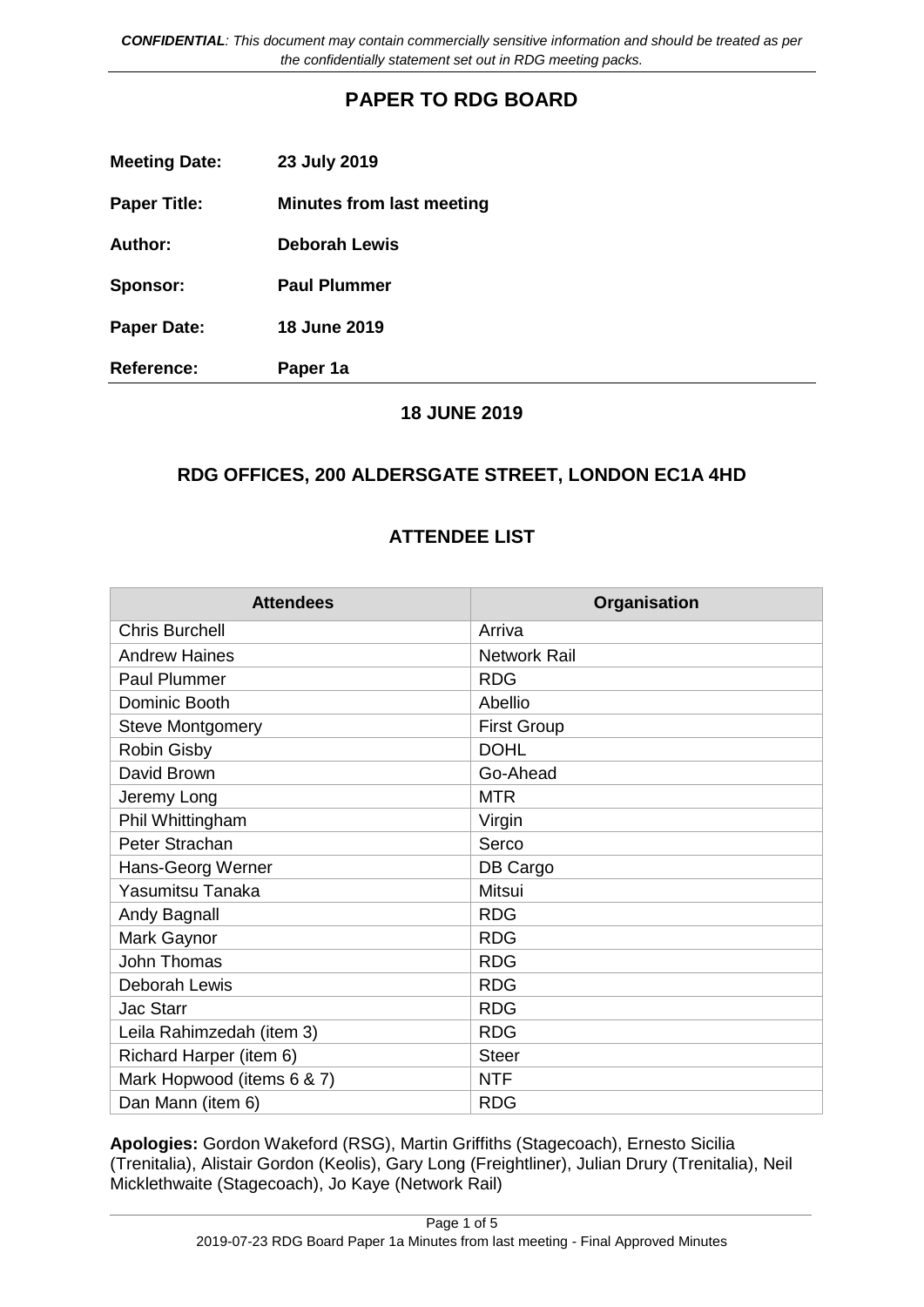# **MINUTES OF LAST MEETING**

| Item No.             | <b>Approval of record</b>                                                                                                                      |
|----------------------|------------------------------------------------------------------------------------------------------------------------------------------------|
| $\blacktriangleleft$ | Chris Burchell welcomed everyone to the meeting. The minutes were<br>accepted as a true and accurate record of the last meeting on 7 May 2019. |

| Item No.       | <b>RDG activity update</b>                                                                                                                                                                                                                                                                                                                                                                                                                                                                                                                                                                                                                                                                                                                                                                  |  |  |
|----------------|---------------------------------------------------------------------------------------------------------------------------------------------------------------------------------------------------------------------------------------------------------------------------------------------------------------------------------------------------------------------------------------------------------------------------------------------------------------------------------------------------------------------------------------------------------------------------------------------------------------------------------------------------------------------------------------------------------------------------------------------------------------------------------------------|--|--|
|                | <b>Chair Report</b>                                                                                                                                                                                                                                                                                                                                                                                                                                                                                                                                                                                                                                                                                                                                                                         |  |  |
|                | Chris Burchell confirmed that recruitment for Paul Plummer's successor as<br>RDG CEO is progressing, and a shortlist expected soon. Board agreed to<br>delegate appointment authority to a nomination committee (NomCo) that has<br>been set up. It is hoped that the appointment will be made by end of July.                                                                                                                                                                                                                                                                                                                                                                                                                                                                              |  |  |
|                | Recognition was given of the industry's success in rolling out May's timetable<br>changes, which was also publicly acknowledged by Transport Focus' CEO.                                                                                                                                                                                                                                                                                                                                                                                                                                                                                                                                                                                                                                    |  |  |
|                | <b>CEO Report</b>                                                                                                                                                                                                                                                                                                                                                                                                                                                                                                                                                                                                                                                                                                                                                                           |  |  |
| $\overline{2}$ | Paul Plummer updated Members on the RDG's continued engagement on<br><b>Williams Review, including reiterating the importance of fares reform. There</b><br>was discussion of some of the emerging thoughts from the Williams team,<br>which is having a series of bilateral discussions with Members. It was agreed<br>that one of the biggest challenges is how to achieve effective localism in<br>England; the lack of a clear answer means any independent central body would<br>need to be significant in its authority and reach. There was agreement that the<br>industry should continue to focus on what it can improve and reform in the short<br>term – primarily punctuality - rather than wait for Williams' recommendations or<br>any government action on the back of them. |  |  |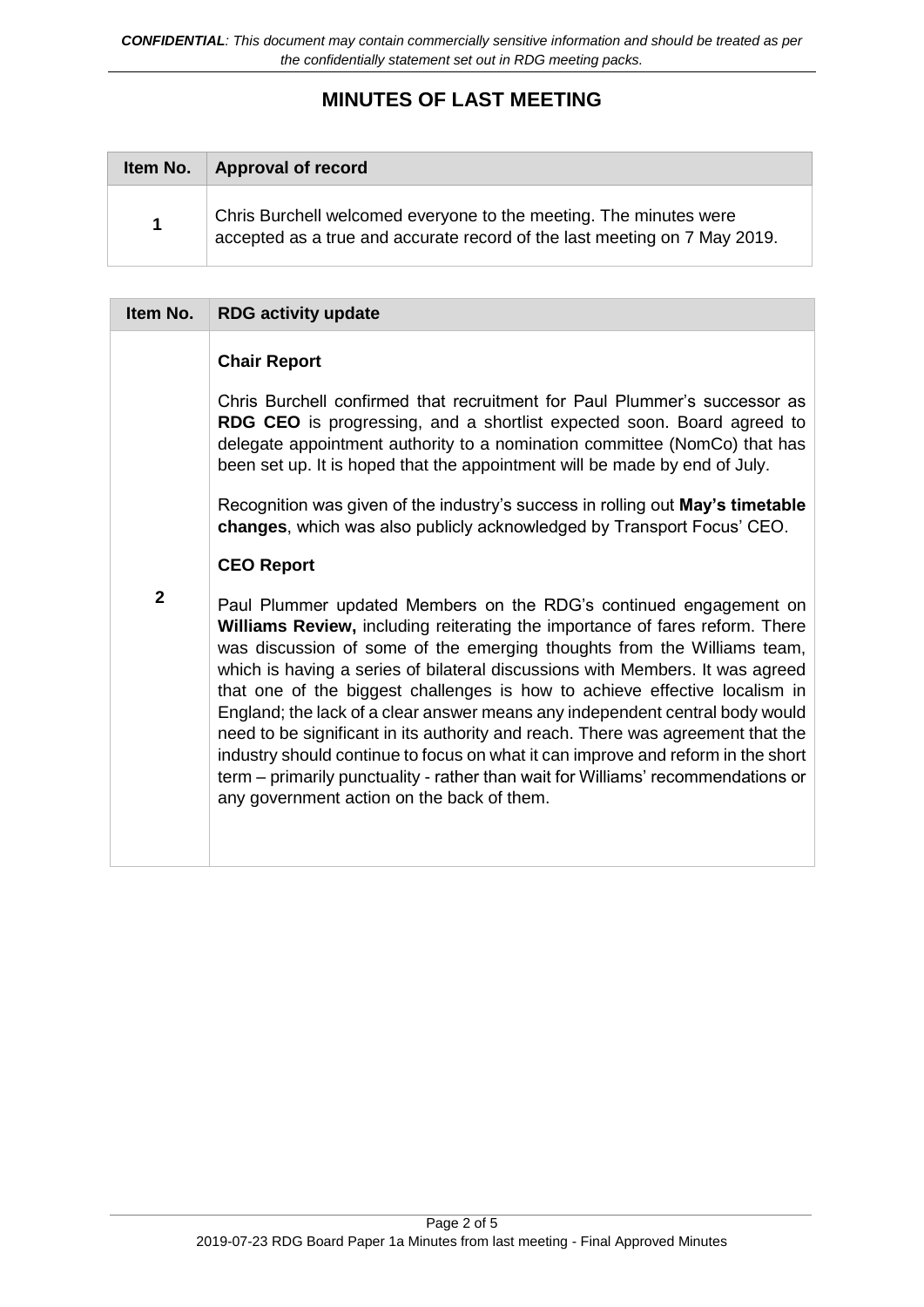| Item No.       | <b>RDG activity update</b>                                                                                                                                                                                                                                                                                                                                                                                                                                                                                                |
|----------------|---------------------------------------------------------------------------------------------------------------------------------------------------------------------------------------------------------------------------------------------------------------------------------------------------------------------------------------------------------------------------------------------------------------------------------------------------------------------------------------------------------------------------|
|                | Jac Starr updated Members on three live topics arising from CEO Report:                                                                                                                                                                                                                                                                                                                                                                                                                                                   |
|                | January '15 fares dispute - The Claim Board has rejected TfL's latest<br>$\circ$<br>offer; members of the board will meet again in two weeks to discuss next<br>steps.                                                                                                                                                                                                                                                                                                                                                    |
|                | <b>Football on rail - At a meeting of the steering group on 17 June, DfT</b><br>$\circ$<br>confirmed it would be willing to underwrite some of the cost incurred if<br>TOCs were to go ahead with its request of allowing flexible ticket<br>conditions including the removal of admin fees for changing tickets, for<br>Premier League fans travelling to and from matches. RDG's CPC will now<br>develop more detail around that proposition.                                                                           |
| $\overline{2}$ | Third Party Retailers - Following discussion at 5 June Customer Board,<br>$\circ$<br>RDG is setting up an independent working group attended by the TPRA,<br>DfT, ORR and TF as well as potentially others, to create a forum where<br>TPRs can escalate any concerns they have, and other key strategic<br>issues such as split ticketing can be discussed.                                                                                                                                                              |
|                | Andrew Haines (AH) updated members on Network Rail's 'Putting<br>Passengers First', the first phase of which will go live on 24 June. Recruitment<br>of new Route Directors is ongoing as per schedule. From 27 June, authority<br>will be delegated to Regions to manage a number of issues include Schedule<br>8 and customer claims. AH will write to all Board members and Regional MDs<br>will write to TOC MDs, to update them. Nick King takes up post on 15 July; Paul<br>McMahon will cover the role until then. |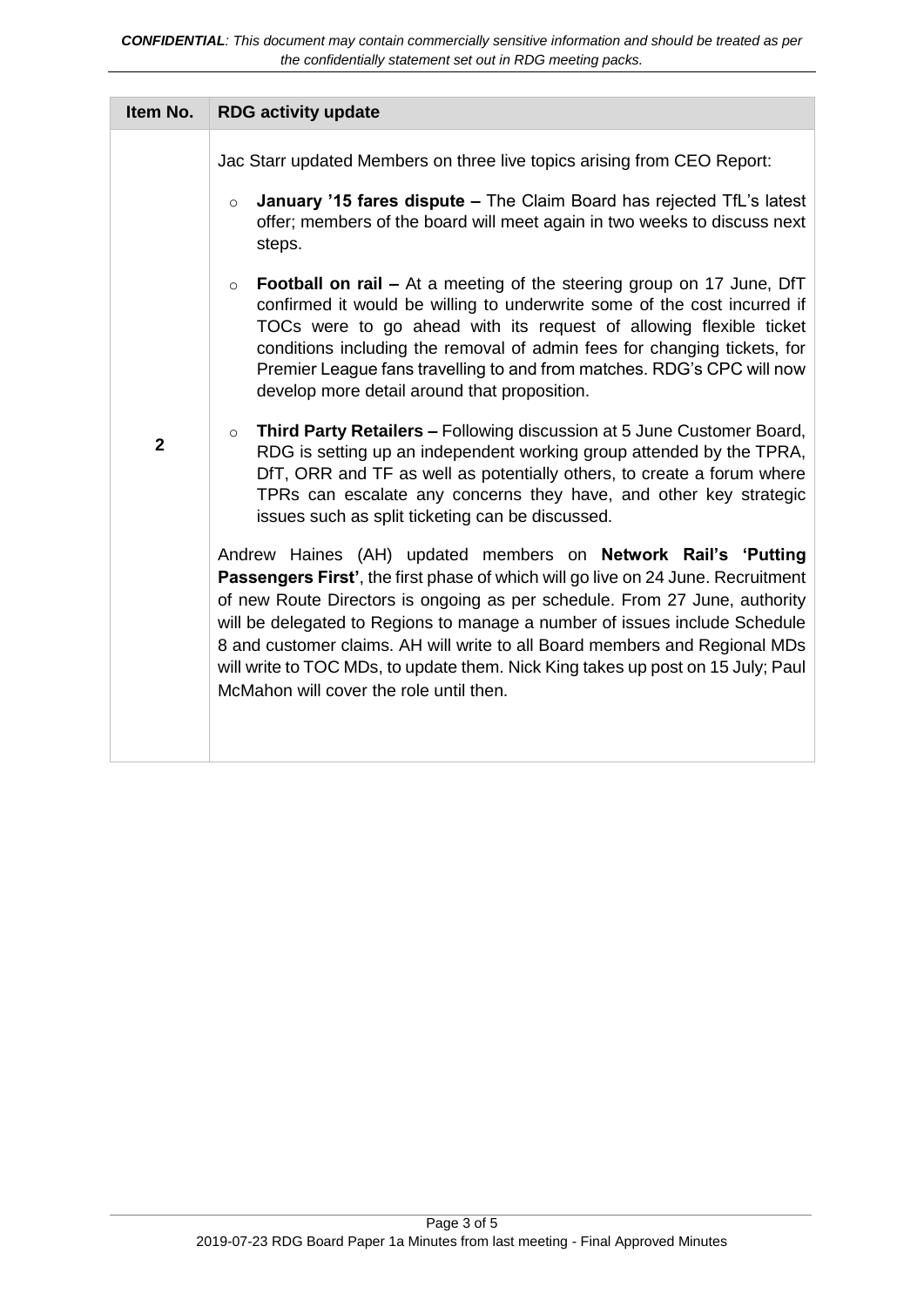| Item No.     | <b>Tomorrow's Railway portfolio</b>                                                                                                                                                                                                                                                                                                                                                                                                                                                                                                                                                                                                                                                                                                                                                                                                                                                                                                                                                                                                                |                  |                            |
|--------------|----------------------------------------------------------------------------------------------------------------------------------------------------------------------------------------------------------------------------------------------------------------------------------------------------------------------------------------------------------------------------------------------------------------------------------------------------------------------------------------------------------------------------------------------------------------------------------------------------------------------------------------------------------------------------------------------------------------------------------------------------------------------------------------------------------------------------------------------------------------------------------------------------------------------------------------------------------------------------------------------------------------------------------------------------|------------------|----------------------------|
| $\mathbf{3}$ | Leila Rahimzedah briefed Members on the three key areas HR Directors<br>(HRDs) have identified to focus on in progressing the industry's <b>People Plan</b> :<br>diversity; skills and leadership. Underpinning them all will be improved<br>customer service and industry value for money. The HRDs are clear that they<br>would like to own the agenda to drive it forward at industry level, coordinating<br>the activity ongoing in separate TOCs/FOCs/NR, and engaging with<br>government. There was agreement that diversity in particular needs to be<br>taken forward, to demonstrate how the industry is proactively working to<br>improve workforce diversity rather than responding to government pressure.<br>Members discussed the related issue of continuing IR challenges facing the<br>industry, seen in SWR strikes. Board agreed its support for HRDs to have<br>mandate to progress, but requested that the work also considers IR and<br>pensions; Members asked for updates to be given at July and September RDG<br>Boards. |                  |                            |
| 1906.01      | HRDs to develop strategy & include pensions<br>and IR, and provide update to July and<br>September Boards                                                                                                                                                                                                                                                                                                                                                                                                                                                                                                                                                                                                                                                                                                                                                                                                                                                                                                                                          | <b>HRD Group</b> | Septembe<br>r Board<br>mtg |

| Item No.                | Today's Railway portfolio                                                                                                                                                                                                                                                                                                                                                                                                                                                                                                                                                                                                         |                 |          |
|-------------------------|-----------------------------------------------------------------------------------------------------------------------------------------------------------------------------------------------------------------------------------------------------------------------------------------------------------------------------------------------------------------------------------------------------------------------------------------------------------------------------------------------------------------------------------------------------------------------------------------------------------------------------------|-----------------|----------|
| $\overline{\mathbf{4}}$ | There was discussion and agreement of the importance of industry $-$<br>particularly duty holders - owning and informing the Leading Health & Safety<br>on Britain's Railway strategy. RSSB has proposed that governance of the<br>Industry Health & Safety Meeting (IHSM) shifts to chart to RSSB, which would<br>mean RSSB would also have full accountability for the strategy. Members<br>agreed that RSSB does a good job of facilitating management of the strategy<br>and that should continue, but IHSM should own the actual content and<br>direction. PP will write formally to RSSB setting out the view of the Board. |                 |          |
| 1906.02                 | PP to write to RSSB setting out view of Board                                                                                                                                                                                                                                                                                                                                                                                                                                                                                                                                                                                     | Paul<br>Plummer | End June |